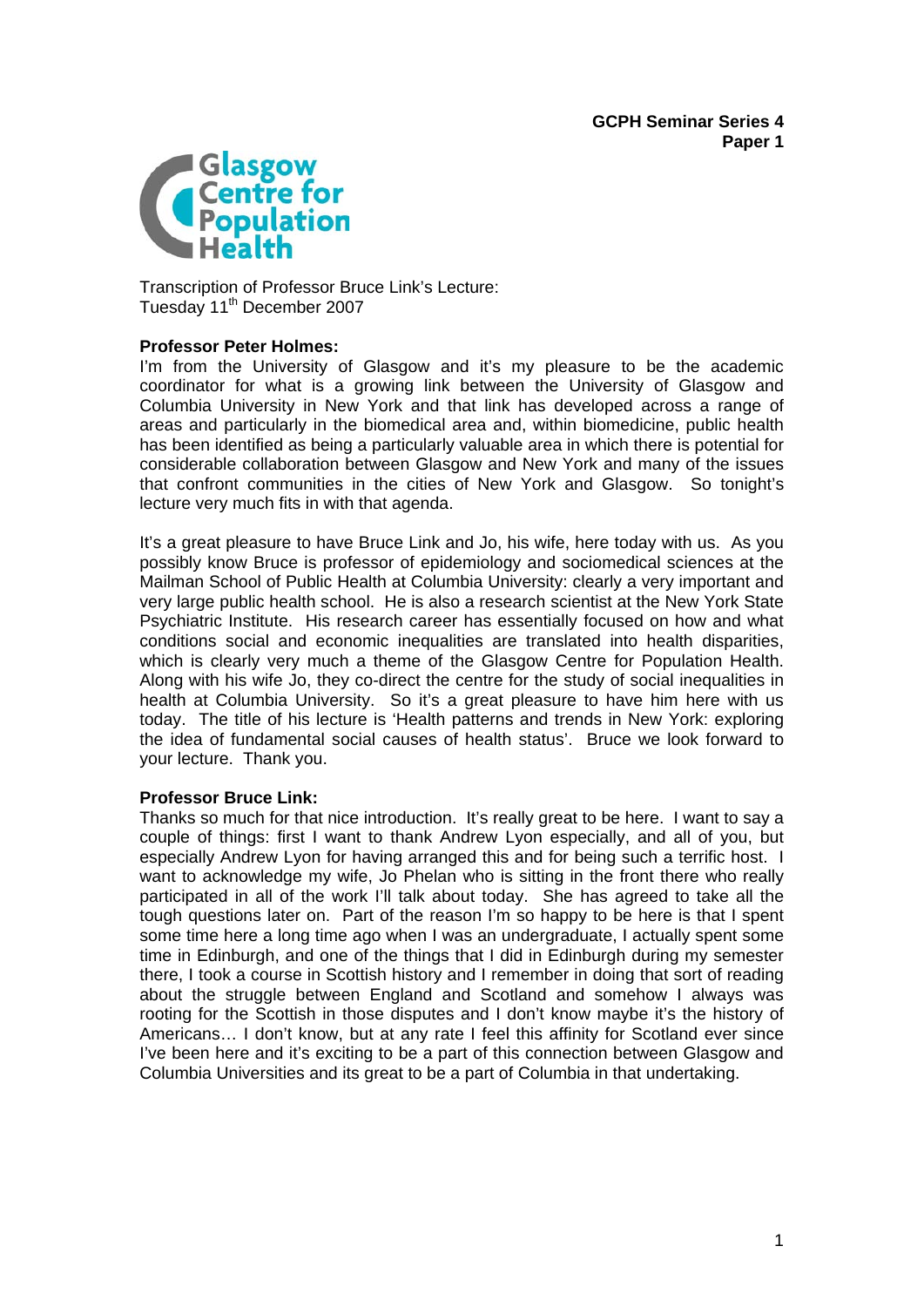So let me now get us started and I'll start us with some things that you will find pretty familiar and I'm going to start in my back yard. So here's New York City all cause, age-adjusted death rates In the lowest versus the highest income neighbourhoods in 2001 *[Slide 1]* and what you see won't surprise you – the poorest neighbourhoods have substantially higher age-adjusted death rates than do the wealthiest neighbourhoods. Here's New York City age-adjusted death rates by race *[Slide 2].*  As you see there… you see this finding that's very prominent in the United States whereby blacks who face more discrimination, and who usually have lower socioeconomic circumstances, have higher death rates in New York City, both for males and for females. If you move from mortality to something like self-rated health, how healthy you are feeling, here's New York City's percent fair or poor self-rated health by income level, as indicated by percent poverty level and race/ethnicity *[Slide 3]* and what you see is both overall and within in each of the major ethnic groups in New York City there is this gradient that you are all familiar with, with respect to socioeconomic status in health. Now you have heard of egocentrism and you have heard of ethnocentrism and there is something called New York centrism. New Yorkers have this odd way of thinking that the world revolves around our little island of Manhattan and this is from the New Yorker Magazine *[Slide 4]* and, you know, it's the New Yorkers conception of the United States. Of course there is  $9<sup>th</sup>$  Avenue on it,  $10<sup>th</sup>$  Avenue, and then if you can see there is just a tiny little strip which is New Jersey and the whole rest of the country is basically a barren wasteland. So this is the idea of New York centrism and you may if I hadn't started you out with New York have begun to think that I have this too.

So let me take you to the United States as a whole and look here for what we find with regard to disparities. This is by educational level, something that the United States didn't start to collect until the late 1980s. This is all cause age-adjusted death rates *[Slide 6]* for people who are too young to die really, 25 to 64, and you see this gradient once again for both males and females – people with more education, much lower age-adjusted death rates. If you go to race across the United States you see much higher rates for blacks than for whites, age-adjusted death rates. In the United States for fair or poor self-rated health again the same pattern which you saw in New York City. So you are beginning to see this idea that these gradients are very prominent and exist in many places. And not to be completely centric, here is a slide on age-adjusted death rates in England and Wales *[Slide 9]* by your class system of occupational status with the highest rates being in class five and then that gradient that we're so familiar with. If we look at Scotland, this is Scotland's self-rated health by quintiles of income *[Slide 10]* and you see the same step-by-step linear gradient there.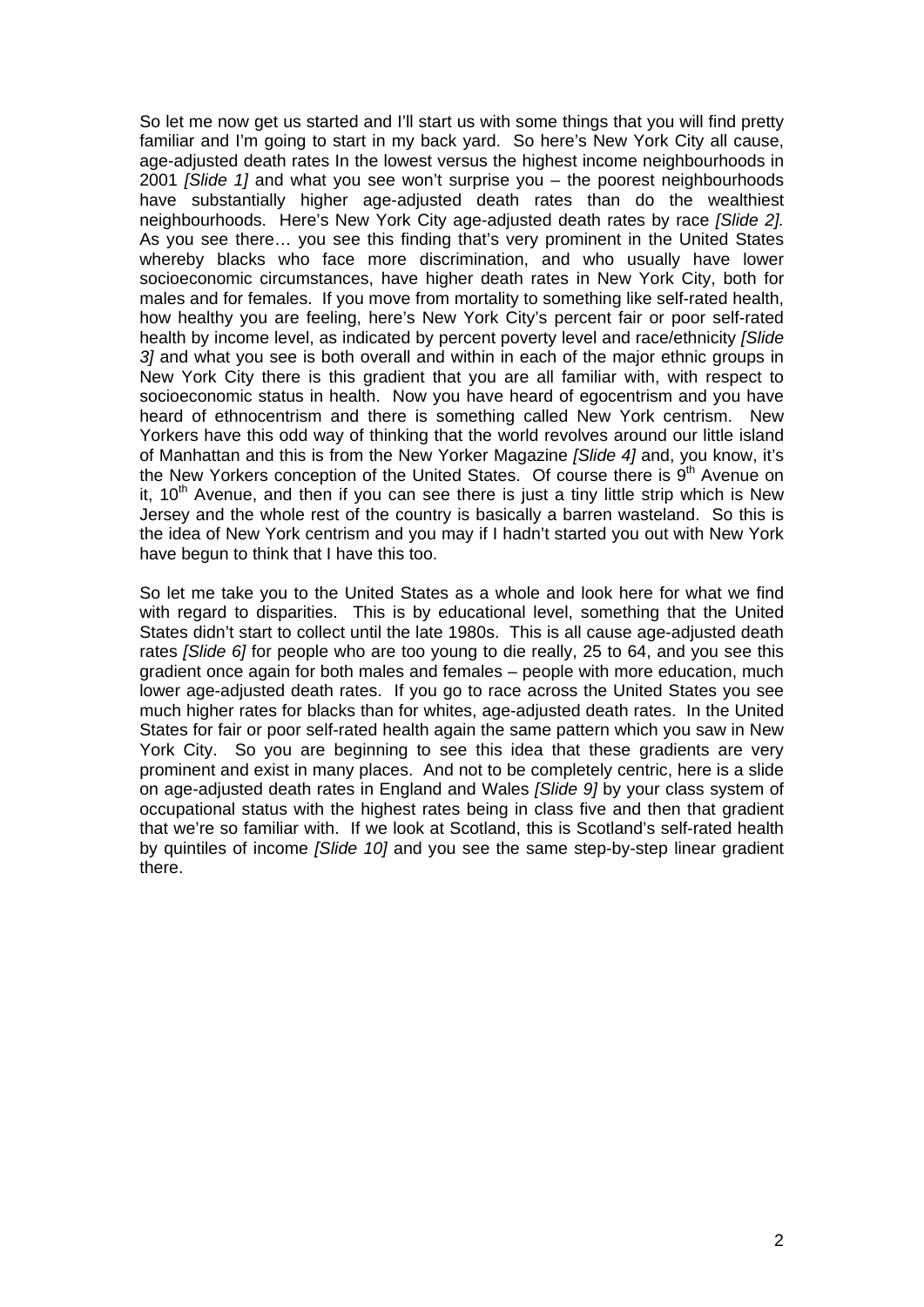Now we see this all the time and I'm sure everyone in this room is familiar with this, it's almost very predictable, you see it every place you look. You could look at Western Europe and see similar kinds of patterns. So what do we do when we see this; what's our next inclination? What is it that we try to think about as being the next important thing to figure out? I would say this simple diagram suggests what our logic often does and that is to say well what are the mechanisms involved? What explains this association between indicators of socioeconomic status like education, or income, or occupational position, and race, and morbidity and mortality? If we look at the associations we just saw, here are some of the things that we start to think about: differences in smoking behaviour, differences in diet, different exercise, difference in levels of stress, and so on. And if you were me, before I started thinking like I'm just going to start telling you about how I think, if you were me, you would tell yourself a couple of things you were thinking about this. The first thing you'd tell yourself is that if you could figure out what these things were (and we could have a longer list) you would have explained to yourself why this connection between socioeconomic status and health existed; you would have figured out what the mechanisms were. That's one thing you'd likely tell yourself. The second thing you'd likely to tell yourself is that if you could figure out what these intervening, modifiable – at least some of them are partially modifiable – intervening factors are you could make the socioeconomic status association go away because you'd figured out what the linking factors were and you could make it go away. And the third thing, when you look at the association between socioeconomic status and health repeated over and over again in different places and at different times, you might think it's the same thing in all those places – it's got to be the same thing; it's the same problem, it has to be the same set of mechanisms.

Now what I'd like to do next is engage you in a mind experiment to see if we can think about this connection just slightly differently. To do that we go back in history and we could tell the story about a lot of places, I tell the story about Rhode Island in the United States. So this is death rates per 1,000 people in Rhode Island in 1865 and we didn't have great measures of socioeconomic status then, but the tax payers were more wealthy than the non tax payers and here are a few age categories and what you see is the same thing you saw before though we see here doubling or tripling of the death rates in the poorer group than in the richer group.

Going forward in time to the 1930s in the United States and we look at, this is quintiles of the census track that you live in, that's the area where you live, from the highest to the lowest. You see the same gradient and it's about double in the lowest as compared to the highest census tracked areas. So then what's my point with this mind experiment? Well imagine yourself back in Rhode Island in 1865 and doing what we just did for the current data; that is trying to figure out what the mechanisms are. Well the mechanisms would have been contaminated water, poor sanitation, crowded sub-standard housing and the diseases would have been things like cholera, TB and smallpox that people were dying from. These were the big killers of the time. The interesting thing is we did something about those risk factors: they cleaned up the water system, vastly improved the sanitation system, it's not like everybody has great housing in Rhode Island in the current era, but the housing is substantially better and then we developed vaccines and people don't die of TB, smallpox and cholera in Rhode Island any more. Those are the mechanisms that explained the socioeconomic status association back then, but now we see it in the current era: even though we got rid of all the intervening risk factors there is something resilient about this connection between socioeconomic status and morbidity and mortality.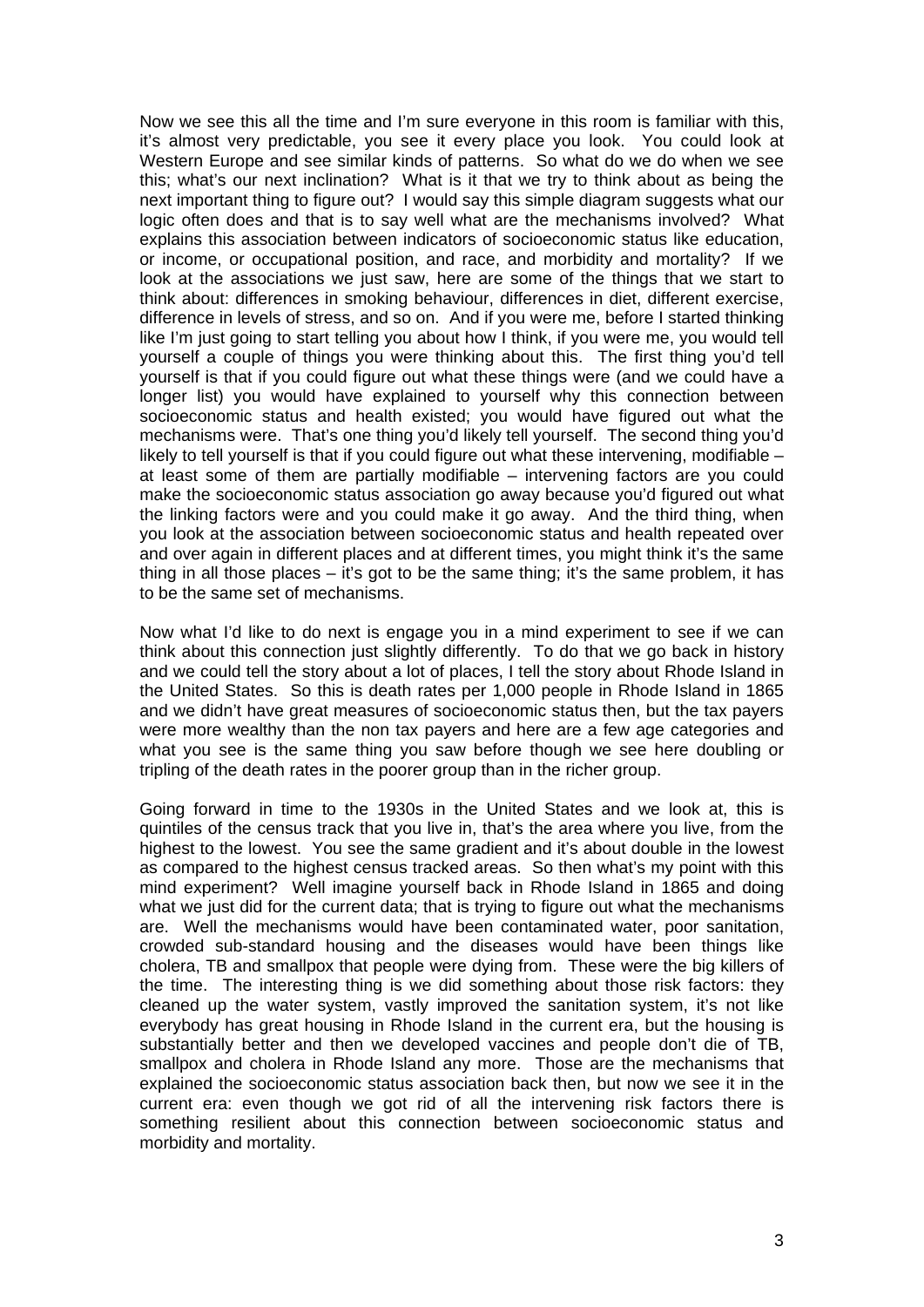It's this line of thinking that leads to this idea of fundamental social causes and we say that fundamental social causes involve resources such as knowledge, money, power, prestige, beneficial social connections that determine the extent to which people are able to avoid risk and adopt protective strategies so as to reduce morbidity and mortality. Now this is the important part of this idea because it says that because such resources can be used in different ways, in different situations, fundamental causes have effects on disease, even when the profile of risk and protective factors and diseases change is radical. So that you can use these resources in different places, in different times and it will shape the pattern of disease outcome in those different places and times and it's their persistent effect on health, in the face of dramatic changes in mechanisms that leads us to call them fundamental.

Now I don't want to over privilege these things as being the only thing that's important; clearly many other things are important for health. It would be useful if you are thinking along the lines of tagging certain types of causes, we're using this term fundamental causes to refer to this process, but you could talk about genetic causes as original causes, you could talk about the final biological pathways as essential causes, but we wanted a term to point to these kinds of causes that keep reproducing the connection between socioeconomic status and health as fundamental causes. We think about them operating at two levels. One is the individual level: people use their knowledge, what they know, they use their money, they use their power, they use their prestige and beneficial connections to obtain healthy outcomes. You can see yourself doing that if you face a health crisis, or your spouse does. You use everything you've got to try to get the best situation you possibly can.

Resources also provided access to generally salutary context to neighbourhoods, to occupational conditions or marriages. So events, just for example, in neighbourhoods… I'll give you one personal example from our neighbourhood and that is that I live on a block and two houses down there is a women who lives in a much smaller house, but she happens to be, with this phenomenon of beneficial connections, very well connected. There's a very tiny risk of a man my age walking out on a snowy morning and shovelling snow getting a heart attack; it's a tiny, tiny risk. When the snow ploughs come by they pile up the snow in front of your driveway. If you want to get your car out you've got to go out there and shovel it out, but the woman down the road is well connected and across from our house is a park, it wouldn't be a park if I was a poorer person, but a park. So there is no reason not to plough the snow into the park rather than on our driveways and so this woman has organised and used her clout to have them shovel the snow on the other side and I have a slightly better health profile as a consequence. Now the idea here is that you extend that to all the other details of life. My neighbours are helpful in keeping out crime, pollution, noise, making sure that there's fruit and vegetables in the local markets because they want them. This all helps me and I don't have to do anything, it's just there, it's a package deal that comes along with my neighbourhood. The same is true of my occupation  $-1$  quess we all don't all get health care but I get health care as part of my occupation. My job, they negotiate for good conditions for that and so on and it's not a dangerous job. Marriages, the higher your socioeconomic status, the more likely you are to marry someone who is also of higher education and income and that person's resource is their knowledge about health can be helpful too. All these things can come along as a package deal in the fundamental causes idea.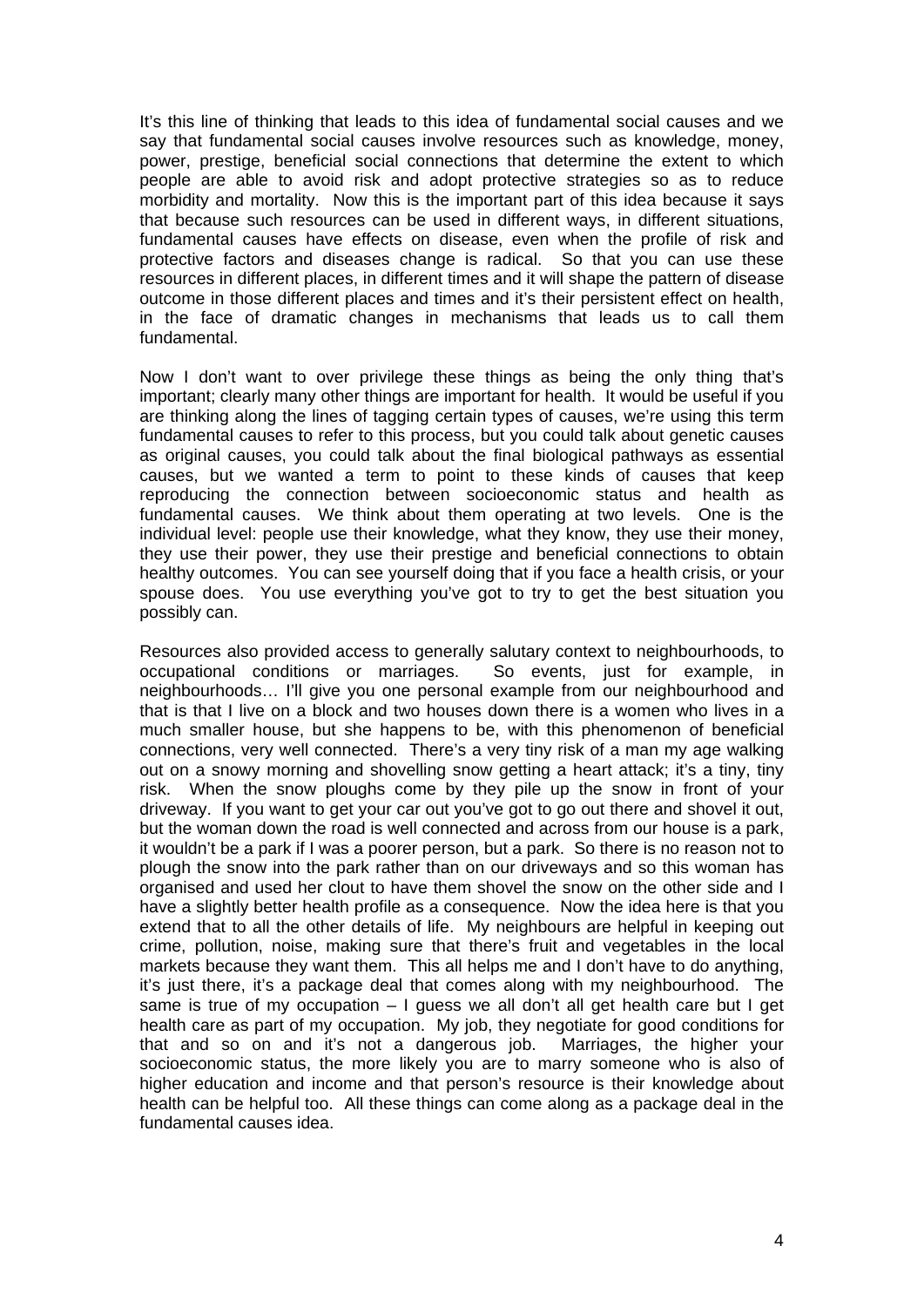Ok. Now I'm going to take you some place you wouldn't think I'd go next and that is to dramatically put, in ways you might not think I would go in this direction is that sometimes socio-epidemiologists, people like me, who tend to focus on the bad things, we're intrigued by obesity epidemics and the like. I want to turn our focus to something that is very positive and that's been going well and that is life expectancy in the United States. This is life expectancy since 1950. My dad was born about here; our daughter was born about here. There is huge dramatic change that's occurred in terms of life expectancy over a relatively short period of time… the life expectancies of two people I know. It's true in Scotland too, males and females, much better. It turns that United States and Scotland aren't the top of the world, but within the United States and Scotland life expectancy is going up substantially; that is we are not the best with respect to life expectancy. And its broad based. You go to heart disease – dramatic decline in heart disease mortality over time since the 1950s, less than half of what it was in 1950 and the year 2000. Go to something like cancer in the United States *[Slide 23]* the rate went up till about the 1990s and now they have been coming down. The yellow line is stroke, it goes down dramatically over this period. This is happening with the major killers, ditto the infectious disease like flu, it's on its way down. HIV went up until we discovered antiretroviral drugs and now it's coming down. This is lung cancer in Scotland: it went up for men and dropped substantially; it's just beginning to drop down for women.

Some people worry about maybe we're living longer but we're living worse. This slide *[Slide 24]* is indicative of maybe, you know, that not only are we living longer, but we are feeling healthy over time. This is from the general social survey in the United States. This is a survey that's done in the United States every two years and it's been done since 1972 to 2004. What this shows is the percentage of people saying they have good or excellent health when they were born in different periods. So if you were born in the 1910s, 57% of the people when they were interviewed – and they are aged 60-69 – 57% of them indicated that they had good or excellent health if they were born in 1910. If it's 1920s it's 63% and if it's 1930s it 74% so this is evidence suggesting that not only is mortality going down, life expectancy going up, but people are actually feeling healthy, they report that they feel healthy over time. So what is the point here? Well something is driving these dramatic improvements in health and we can label it for now 'X' *[Slide 25]*. What is this 'X' thing? What I want you to start to think about is shouldn't whatever this 'X' is be an important part of our explanation of health disparity because it's been such a huge trend in the United States and across the world towards improved population health? Shouldn't whatever is driving that be some part of our explanation of disparities?

If we stop and think about how we often try to explain disparities here are some of the things we might think about *[Slide 26]*: we might think about genetic factors as being explanatory of the disparities that are observed in the current era, but genetic factors can't be the only things that's responsible for that great big dramatic movement towards improved population health. The changes occurred too fast for it to be genetic factors alone.

What about stress? Well, we would have to argue that our lives have become less stressful. Anyone want to raise their hands and vote for that one? I mean maybe it was more stressful and maybe we have the image that our lives are stressful but for my field of psychiatric epidemiology the evidence seems to suggest – not everybody deals with it – that rates of depression are going up in the younger cohorts and people have even postulated something as 'agent blue', something making people feel down and blue and depressed that's causing the increase in depression over time. So can we really think that stress has been declining?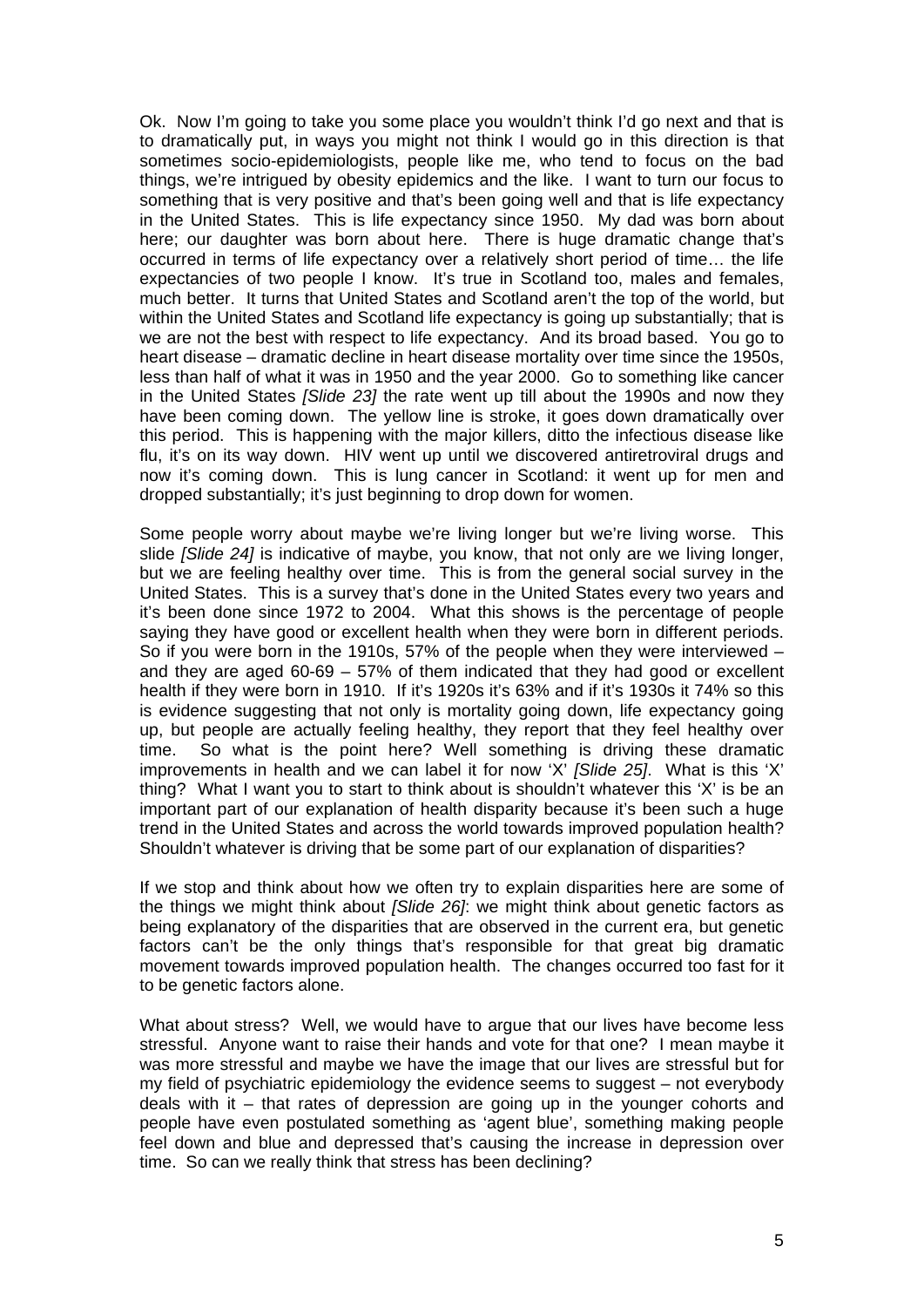What about social involvement and participation? The voting going up dramatically to have produced any change like the one we saw. What about income inequality? Well in the United States at least, income inequality has gotten much worse, it's much wider spread that it use to be. It can't be the explanation for these improvements; it's not the same thing that's driving these improvements in health.

So then what is this 'X' thing? Well it's not just any one thing, but it's probably many things *[Slide 27]*. So the discovery of the germ theory is a strong candidate for declines in rates of infectious disease in the first half of the twentieth century, recent declines in age adjusted death rates from one cancer and probably influenced by the lag effective decline in smoking rates in earlier decades, the rapid decline in HIV/AIDS mortality is probably related to the anti-retroviral drugs that were developed and disseminated in the 1990s, and then they're screening for disease, public health efforts to increase the consumption of fruits and vegetables, promote exercise, eradicate smoking, smog control, flu shots, seatbelts, angioplasty, screening for early detection of cancer, and on and on and on; a long list.

So 'X', this thing that's driving populations, is clearly not one thing and a slightly different thing for different diseases and probably different things at different times, but the confluence of all these things has clearly had an enormously positive impact on population health. So clearly human beings in a relatively short time have dramatically increased their capacity to control disease and death. Then we connect that to this fundamental cause reason that I introduced you to a few minutes ago. It says that our enormous capacity to control disease and death combine with social and economic inequality is what creates health disparities. It's sort of a simple idea. It does so because of a very basic principle: when we develop the ability to control disease and death, the benefits of this new found capacity are not distributed equally throughout the society or the population, but are instead harnessed more securely by individuals and groups who are less likely to be exposed to discrimination and who have more knowledge, money, power, prestige and beneficial social connections. People who are more advantaged with respect to resources such as these, and who are less likely to be help back by discrimination, benefit more and have lower death rates as a consequence and disparities are the result. So it's the connection between our capacity to control disease and death and inequality that generates disparities is the proposition that's being put forward.

Let's think about how this might happen when we trace through a few examples. Now I'll give some examples and then I'll really develop one in a little bit more detail. So if you think about the Titanic sinking, so when bad things happen, do social conditions shape the outcome? The Titanic sinks and the death rates go by the class of the cabin that you are in and the people in the lower class cabins are much more likely to die than the people in second class and the group with the fewest dying were in the first class. And the WTC is the World Trade Centre, only a terrorist attacked us in New York City, they attacked us at the centre of our power, that's what they wanted, that was what they were after, that's who they really wanted to get. It happens and then social structure comes in because what happens is the powerful people start going down the steps and the blue collar (firemen and police) are running in. The people who are running down the steps tell stories about the firemen hauling their hoses up into the tower and the people going down the steps some of them get out and the ones who went up with the hoses died. Immediately there's the social shaping of that event. Then there's hurricane Katrina, this horrible circumstance that happened with the hurricane in New Orleans. That was very dramatically shaped by social consequence. Then you can think about that in all the day to day tragedies that occur in people's lives. That sort of makes sense because when bad things happen they are shaped by social factors.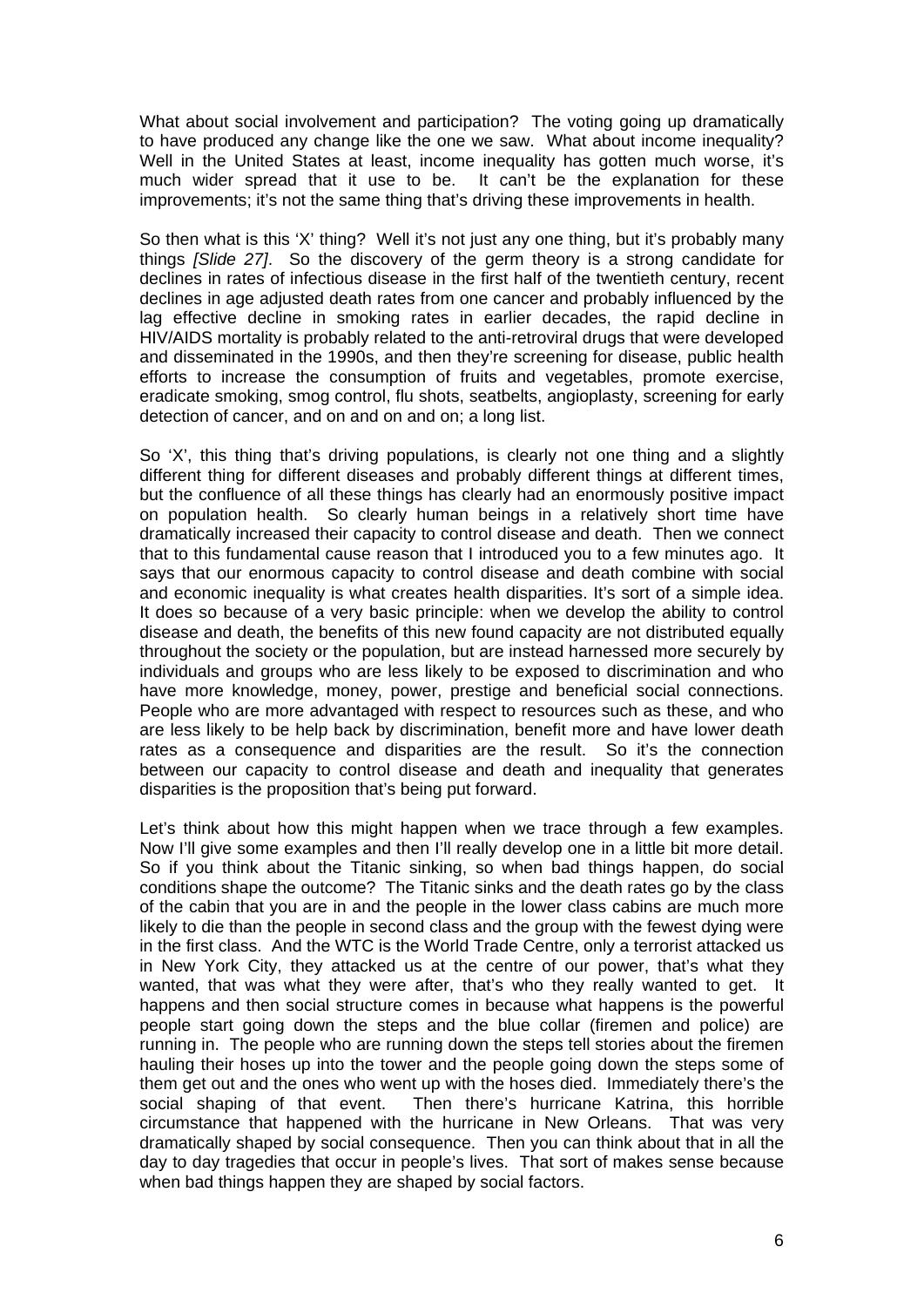But what about when good things happen? For example, when we discover that smoking is harmful to health or we develop new technology, like cancer screenings and the like. Here the idea is that when we discover good things for health the same process apply whereby people with more knowledge, money, power, prestige and beneficial social connections are more likely to be able to benefit from that new found capacity. I'm going to develop one of those. It'll be a familiar story to you, but I want to show it to and have you think about it from this lens that I'm developing about fundamental causes and the idea of the social shaping of events. The interesting thing here is that we have some data about how people thought about smoking and lung cancer. For a long period of time in the United States there was a series of studies done by public opinion researchers, nationwide gallop surveys. They did some quite early on and these data are available and so we will be able to look at what's happened since 1954.

These surveys were done just after the information from the cohort studies had been published showing a link between smoking and death from lung cancer and the case control studies had been done a couple of years earlier, so this is when the really dramatic evidence was about to come out. This slide *[Slide 31]* is about the percent of people who have said that they have heard anything about cigarette smoking being the cause of cancer. There are a couple of things I notice in this slide. First thing is that a lot of people had heard this news so it's not like, you know, they hadn't heard about this. The second thing to notice is somewhat of a gradient occurred right away where people with higher socioeconomic status with 16 years or more of education were much more likely to have heard about it than people with less than 12 years of education, the beginning of this social shaping. They didn't transfer this immediately into the belief that smoking causes cancer so this *[Slide 32]* is the percent responding yes to a question asking whether smoking is a cause of lung cancer by education in 1954; this very early period. Again there are two interesting things to note. One is that only a minority of people believed, even after this evidence had come out, that smoking can be a cause of cancer and it was pretty flat with respect to socioeconomic status. A socioeconomic status gradient had not emerged here in this belief that smoking was a cause of cancer.

Then, going forward, here's what happened in the United States *[Slide 33]*. Here are the early years that I just showed you, and everybody now believes, almost everybody believes, that smoking is a cause of cancer in the United States, but it took a long time. It took from 1954 to 1999 for that change in people's sets of belief to occur. Here is what happened with respect to the socioeconomic status gradient in that belief *[Slide 34]*. This is back when the association was fairly flat, then you can see that by 1969 and 1972 a gradient had begun to emerge. It was still there in 77 to 85. Now almost everybody believes it, but there is still somewhat of a gradient in the belief that smoking is a cause of lung cancer.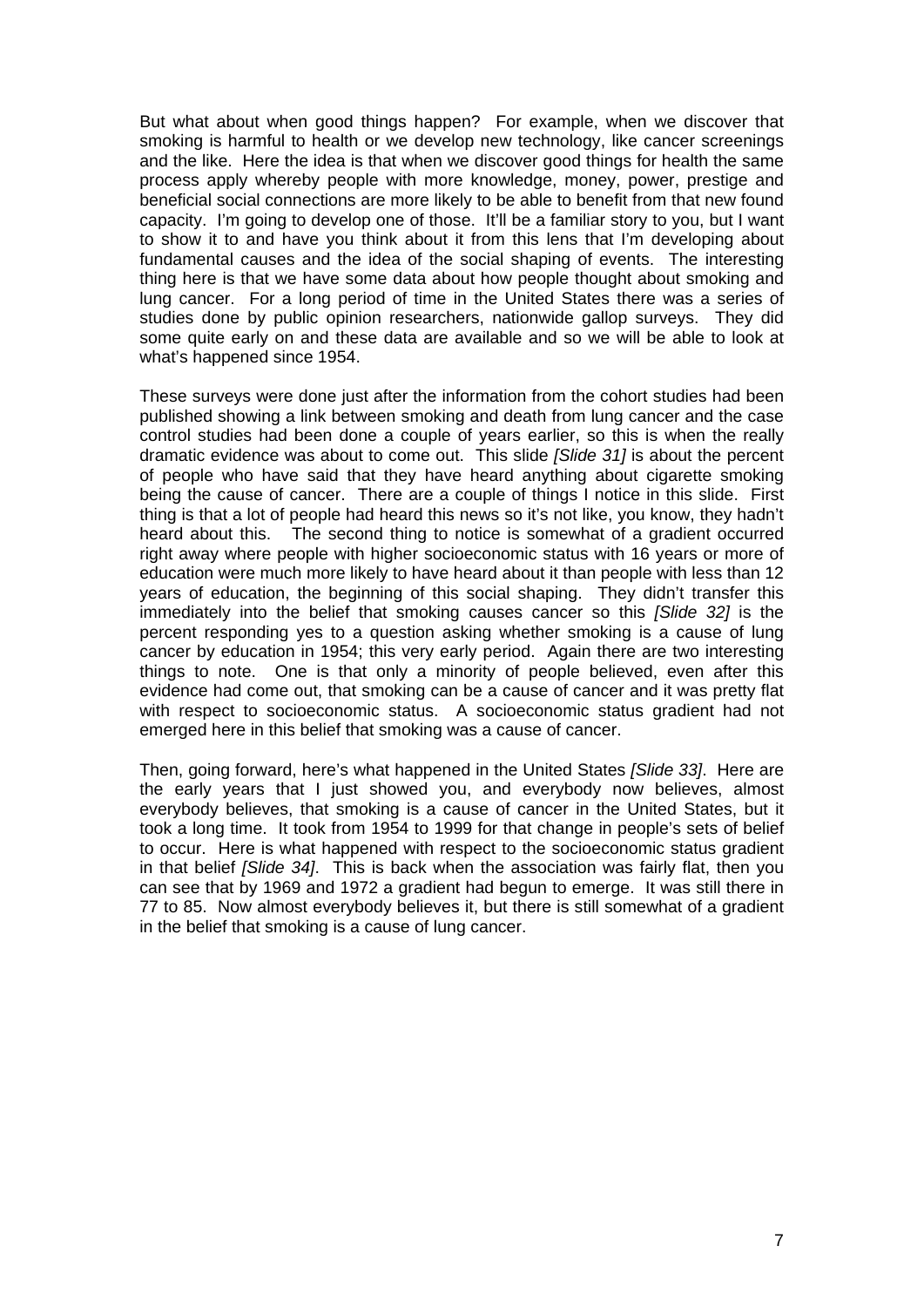Then if you to smoking behaviour from these same surveys the trend is definitely going downward, almost monotonic uniform, step by step downward over time *[Slide 35]*. Here is the socioeconomic status gradient of smoking over those periods *[Slide 36]*. If you go back into the early period there is no strong gradient with respect to socioeconomic status, in fact the highest group smoke a little bit more than the lowest group and so there's no strong gradient. There is still no strong gradient in 69 to 72 then it begins to open up and now it's fairly prominent with respect to education and smoking behaviour; a bit more. One point is that this took a long time to occur and then it begins to be shaped by socioeconomic status. When we learn meaningful life saving information, smoking is a cause of lung cancer, then it ends up being shaped by socioeconomic factors. It couldn't have been shaped in an earlier period when we didn't know the information that smoking causes cancer, but when we learn it then it ends up coming to be shaped by socioeconomic factors.

Here is the end of the story. This *[Slide 37]* is age adjusted lung cancer mortality among men from 1950 to 1998. The thing that you find here is… this is like the best socioeconomic status information we have in the United States. This is the lowest quintile of the county in which you live in terms of medium income and the like and this is the highest. If you go back to the 1950s, lung cancer rates were higher in the higher socioeconomic status area, that line begins to flatten out, it flattens out relatively soon compared to the low socioeconomic status that continues to rise and only began to drop at the end. So the social shaping ended up being a social shaping of the socioeconomic status association with lung cancer over time.

Here's a couple of points to be made from this very familiar story about smoking. It exemplifies the process specified by the fundamental cause theory – there's the social shaping of new knowledge and this social shaping creates health disparities by socioeconomic status. The story sensitises us to the fact that other forms of health knowledge and technology are also shaped in this way. So one of the very interesting findings came from this guy Skinner at Dartmouth College in the Unites States. What he looked at in the US was what areas of the United States were quickest to adopt the use of relatively inexpensive beta blockers for addressing heart disease and what he found was that it was the same areas of the US, the same states within the United States, they were quick to pick up beta blockers and use them and save lives in their states as were the same states that had picked up hybrid corn some 30 years earlier and it was also true that the same states were the first ones to adopt personal computers and a special kind of tractor that was more efficient. So this said that there was something deeply social about the spread of these innovations and that it wasn't just about medicine, it wasn't just the medical establishment, there is something about these areas that made this spread of a very useful and health protective new innovation spread differently across the United States.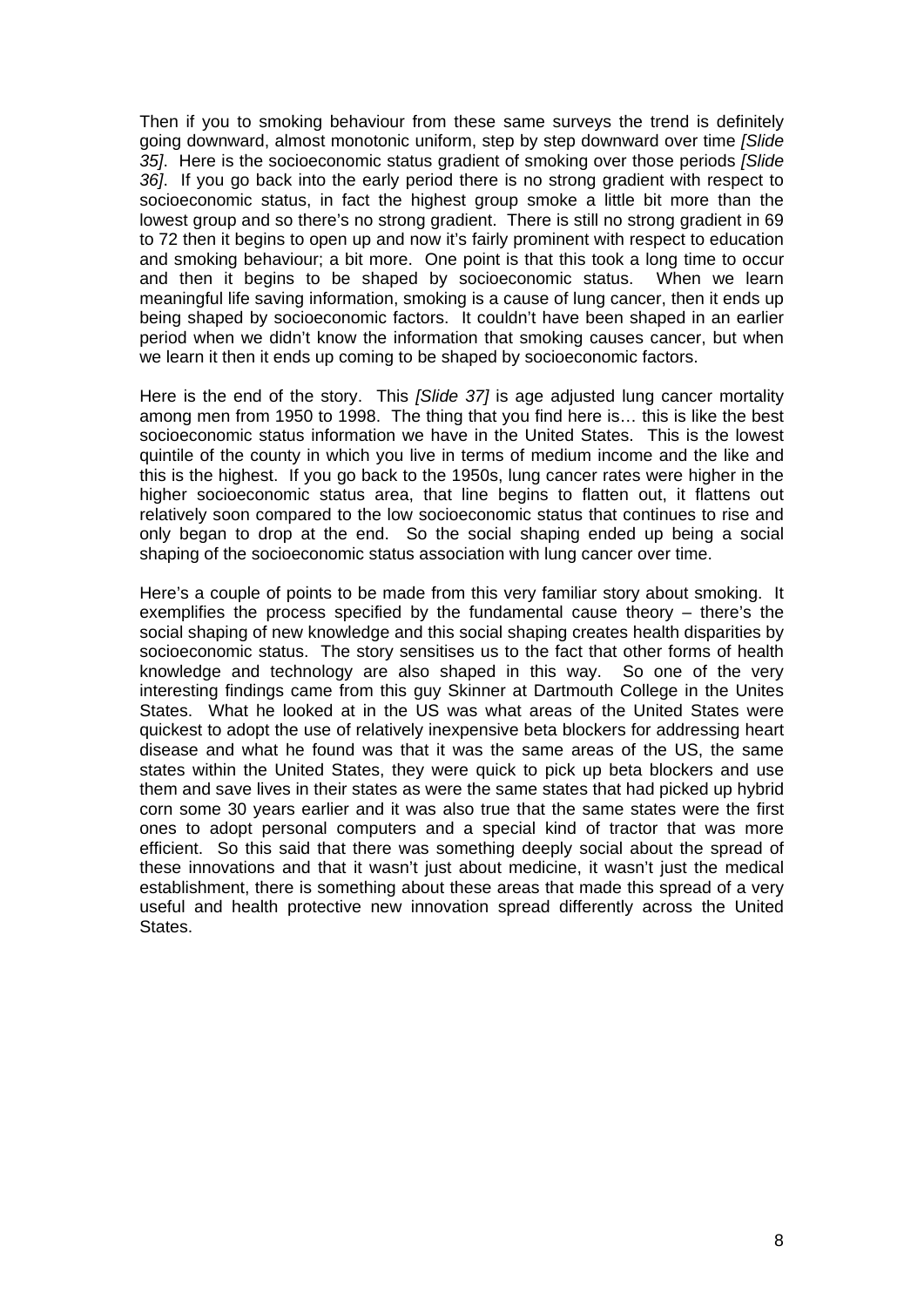The third point I'd make about the smoking story is the length of time it takes for knowledge and behaviour to change and to spread is very instructive. It's not simply a matter of being smart enough to know the evidence and act, because if that had been true in 1954 most of the people who'd heard about it they would have changed their behaviour and so again it's likely deeply social and this tells me an important story about the emergence of health disparities. Let me just say what that important story is. What I'd like to do with this slide is imagine ourselves jumping into a different slice of time than we exist in now and thinking how we might have thought, or how some people might have thought, at that particular slice of time. So let's now insert ourselves into 1969 and 1972 and most of us are in this group, have a college education or more. Let's imagine us thinking what's going on with these folks. The information has been around for a long time, it came out in 1954, the surgeon general asserted it, everyone should know that's smoking is bad for your health. What's wrong with them, them down there at the lower end? So if we can have that way of thinking in 1969 and 72 and then transport ourselves – the same us, the ones who have college educations or more, into the current era – and have a look though it turns out that the them, the people who were the them back in 1969 to 72 are doing as well as the rest were back in 1972. In other words it's not something about the people on the bottom, it's about this spread, this social change that occurred, the changes in the norm and they change more slowly in the lowest socioeconomic group than they did in the higher sector group. There is nothing fundamental about these people that they can't get the message because they did so, just a little bit later. It has something to do with our policies and so on… about why it should be and so on; just a little bit later. You could tell the same story for the smoking behaviour, if you go back to 1972 this is the us, the damned who have less than 12 years of education 15 or 20 years later are doing a little better than the us back in 1972.

Here's an interesting and a kind of embarrassing story about the United States *[Slide 41]*. This is the percentage of American citizens who believe that the sun goes around the earth and that sound travels faster than light. So 24% of Americans believed that the sun goes around the earth and 22% believe that sound was faster than light. The reason I put this up, not to just embarrass Americans that we hadn't done better with respect to education, but this is among people who believe that the sun goes around the earth and that sound travels faster than light, who think that smoking is a cause of cancer. So even the people who believe that the sun goes around the earth have gotten this message because this message can basically be delivered to everyone.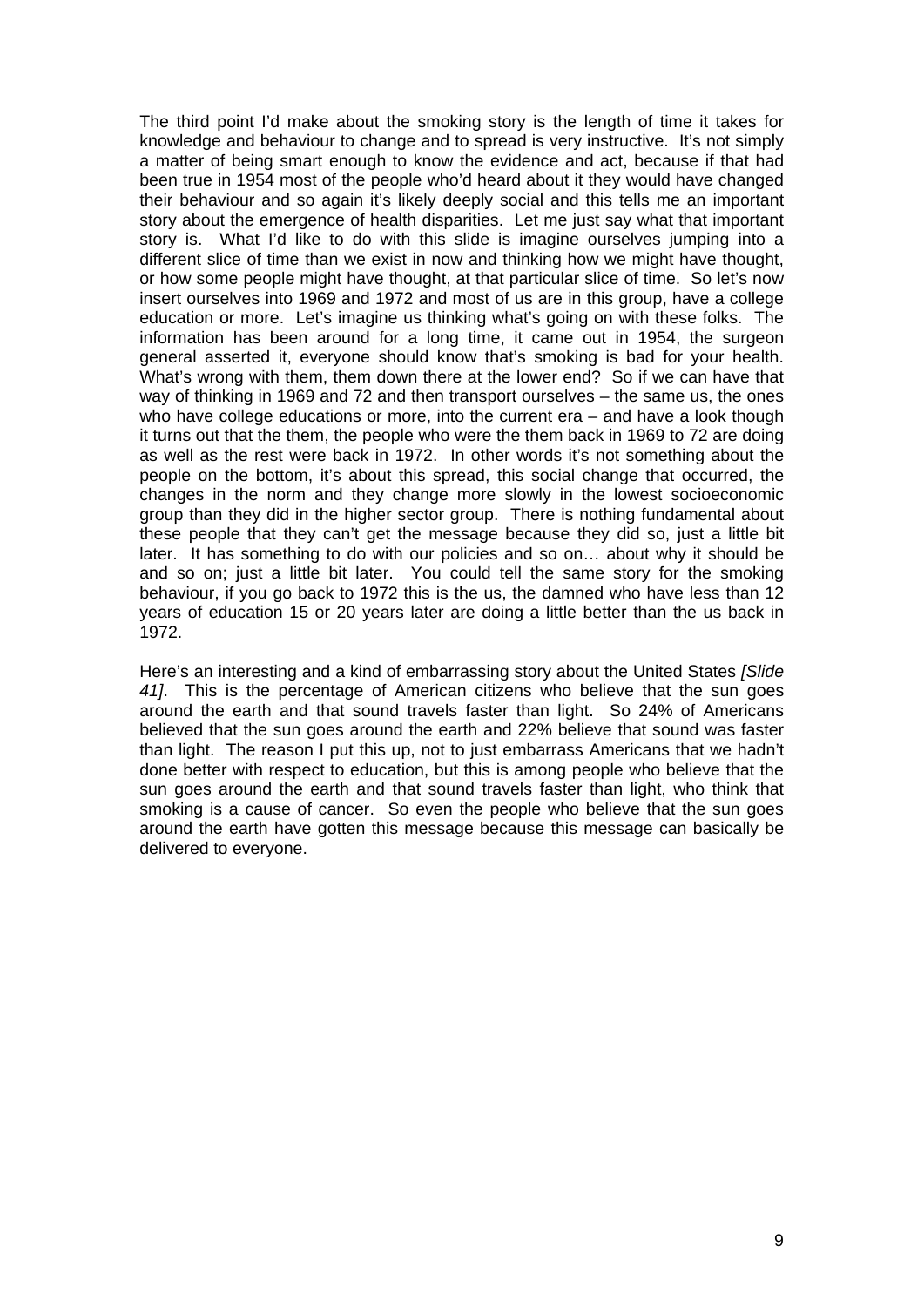So now I've been talking about an idea, laid out the idea, and I walked through a mechanism whereby you would think of how routinely it occurs. Now you might then want to say well, is there anyway to put this idea to some kind of a test, where we through it out there against the empirical evidence and see whether it comes up and works. So now we say that socioeconomic status differences arise because people of higher socioeconomic status use these flexible resources to avoid this and adopt protective strategies. It follows that the socioeconomic status gradient should be more pronounced for diseases that we can do something about, for which there are known and modifiable risk and protective factors. So then our first test is going to involve ratings of the preventability of death and specific causes and we are going to use something called the US National Longitudinal Mortality Survey, it's a huge study over 350,000 people around the United States. They were interviewed as part of the US current population survey, this is what keeps track of our unemployment statistics and so on. Then they were followed for nine years forward in a prospective manner by the national death index for mortality and cause of death. They found what I've showed you before. In this study – this is from the study when it was first published in 1995 – they find the same kind of gradient that you find so common both by income for both males and females.

Now what we are trying to investigate is whether we can find a situation that's consistent with our thinking that where this gradient is not so pronounced as we see it here. So we're thinking that if we look at diseases that we can't prevent, we don't know how to prevent death from those diseases or prevent the diseases from occurring, then we should find a flatter gradient because we're pointing to this ability to avoid disease and death as being a major cause of disparities. So this is the rating task we gave to two famous social epidemiologists, Ana Diez Roux and Ichiro Kawachi, and we asked them thinking both of ability to prevent disease from occurring and treat it once it occurs, for what degree was it possible in the early 1990s to prevent death in this disease and have them rate each disease for which a cause of death had been registered in the national death index. And they rated on a five point scale from virtually impossible to prevent to virtually all deaths preventable and they were quite reliable with each other and had correlated with an independent set of ratings that were similar in a manner that gave us some confidence, enough confidence, to test our hypothesis using the ratings.

Here are some examples of low preventability causes of death and high preventability of causes of death. So low preventability are things like brain cancer, ovarian cancer, gallbladder cancer, multiple sclerosis and pancreatic cancer and high preventability were lung cancers, heart disease, colon cancer and pneumonia. And the idea here is that for a disease like brain cancer for all intents and purposes me and George Bush and the guy who sells me my coffee on the corner of 168<sup>th</sup> Street in Manhattan have about the same chance of dying from that disease. We really don't know too much about how to prevent it or how to cure it once it's occurred. That might be slightly overdrawn, but we have much less capacity to address this disease than we have to address these diseases. So we don't expect a gradient with respect to low preventability of diseases – me and George Bush and the guy who sells me the coffee are pretty much in the same boat with respect to these disease, but we're not with these diseases. George Bush has a heart attack, you know, he's gonna get the absolute best, I'll get pretty good and the guy who sells me my coffee could be in trouble.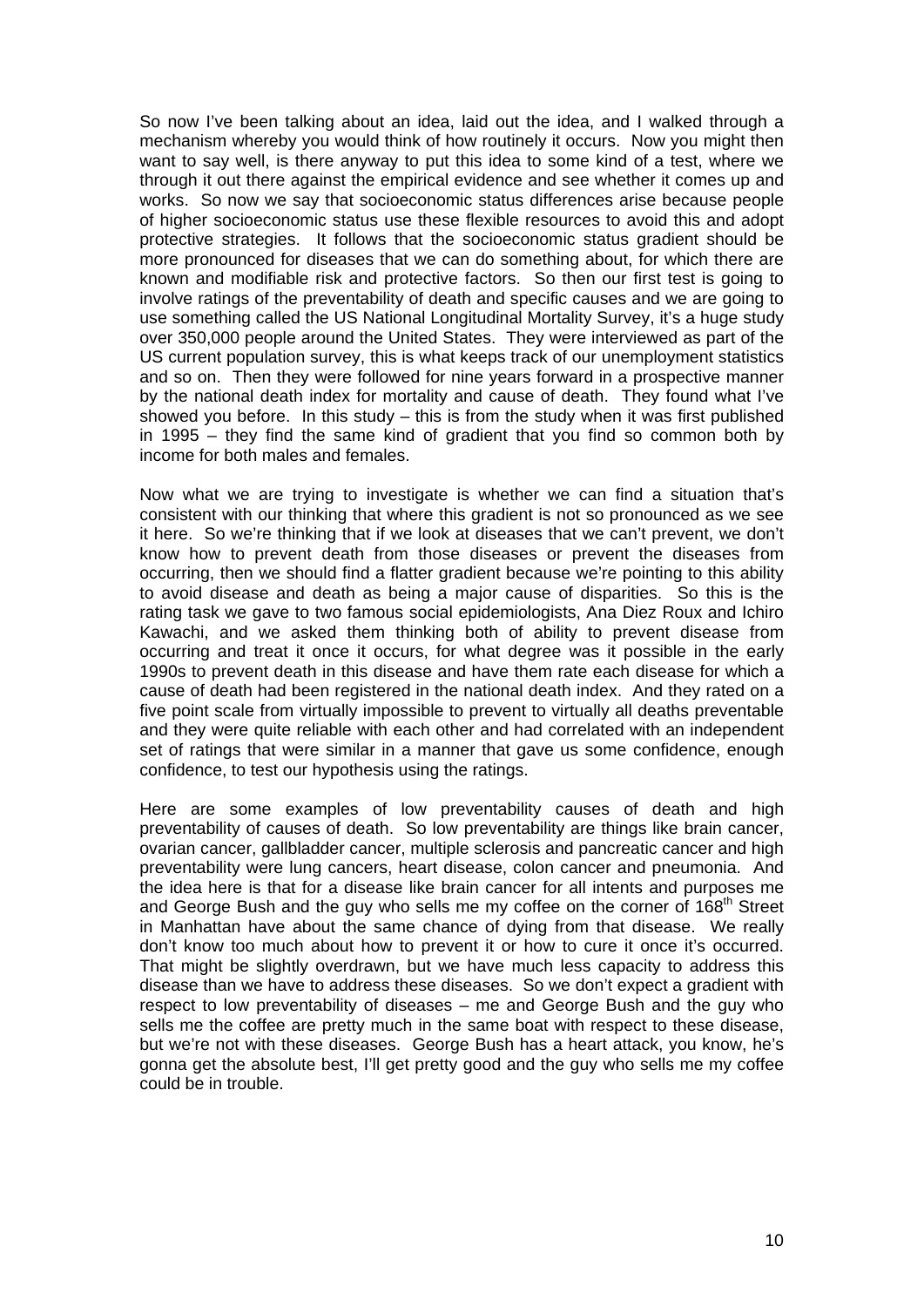So here's what we found. I'll show you just a couple of examples. We used education here *[Slide 48]*, we also did it with income and got pretty much the same thing. What you're seeing here is the percent dying in the nine year follow up period and this is of rather young ages. Then you see a sharp gradient in the high preventability disease and a slight gradient, but not nearly as sharp a one as we do for the low preventability; this is relatively flat. It's true if you use either the relative risk or if you have used the gaps between the lines. It's even a little more striking if you go to an older age group, 45 to 64; high preventability, the sharp gradient *[Slide 49]*. This is the one we've come to expect. This is the one we think is driving the gradient that we see all the time and more for the high preventability causes of death than the low preventability. This one's flat and this one is a sharp gradient. We tested this statistically and determined that this gradient is significantly greater than this gradient for both education and income. This is a test of the idea.

A second way to kind of test the idea is to look at evidence of trends over time. So if this core proposition is true we should find that disparities by socioeconomic status and race emerge when new health enhancing information or technology is obtained. So for example as occurred for heart disease, Hodgkin's disease and colon cancer, but if it remains largely unpreventable or less preventable than other diseases disparities will not change dramatically with time so brain cancer, ovarian cancer or pancreatic cancer. The United States has much better trends by race because we didn't start keeping socioeconomic evidence until the late 1980s and death statistics. We will start with the diseases that are low in preventability. And this is consistent – brain cancer – with the idea of low preventability; the line is not going down. What we find is that white males have higher age adjusted death rates than black males, happens to be true, but there is no crossing of the lines, we don't see anything moving here for these diseases that we that we don't know enough to do anything about. The same thing is true for ovarian cancer, pretty flat lines, there's a gap between blacks and whites, it happens to be that the white females have slightly higher rates of death from this. Go to pancreatic cancer, blacks tend to have higher rates, but again you don't see the lines coming down and you don't see them crossing. But now let's change our focus and start to think about diseases that we have dramatically improved our ability to deal with, and look at heart disease first.

If you went back to 1950, the early studies, the descriptive epidemiology, described it as a disease of white people and also people with higher socioeconomic status, but here, consistent with the idea we've learned how to deal with the diseases, the lines are on there way down, but the disparity opens up over time such that the disparities that we see in the current era is one that was produced over time. If we go to all cancers combined here's the findings for blacks and whites. Whites used to be slightly lower and now the disparity disadvantages blacks. With respect to breast cancer, this is what you see. You see the lines crossing so your disadvantaged group is ending up with the higher rate over time. Same is true for colon cancer and for some of these you can tell fairly compelling stories. I can't prove these stories, but they are stories that are consistent with the pictures so there is something like a poor persons diary – beans and the like, high in red meats when blacks were very poor. As their socioeconomic status grows, their rates of colon cancer rose. The current disparity is one that emerged over time. It wasn't something that existed all the time in nature, it's some thing that was produced over time. Look at some figures about socioeconomic status, this is again the socioeconomic status of the county you live in because we don't have it on an individual socioeconomic status. Here you see ageadjusted, all cancers combined *[Slide 59]*. It used to be higher in the higher socioeconomic status. It flattened out quicker in your higher socioeconomic status; dropped faster. The current disparity that we see is one that emerged over time. To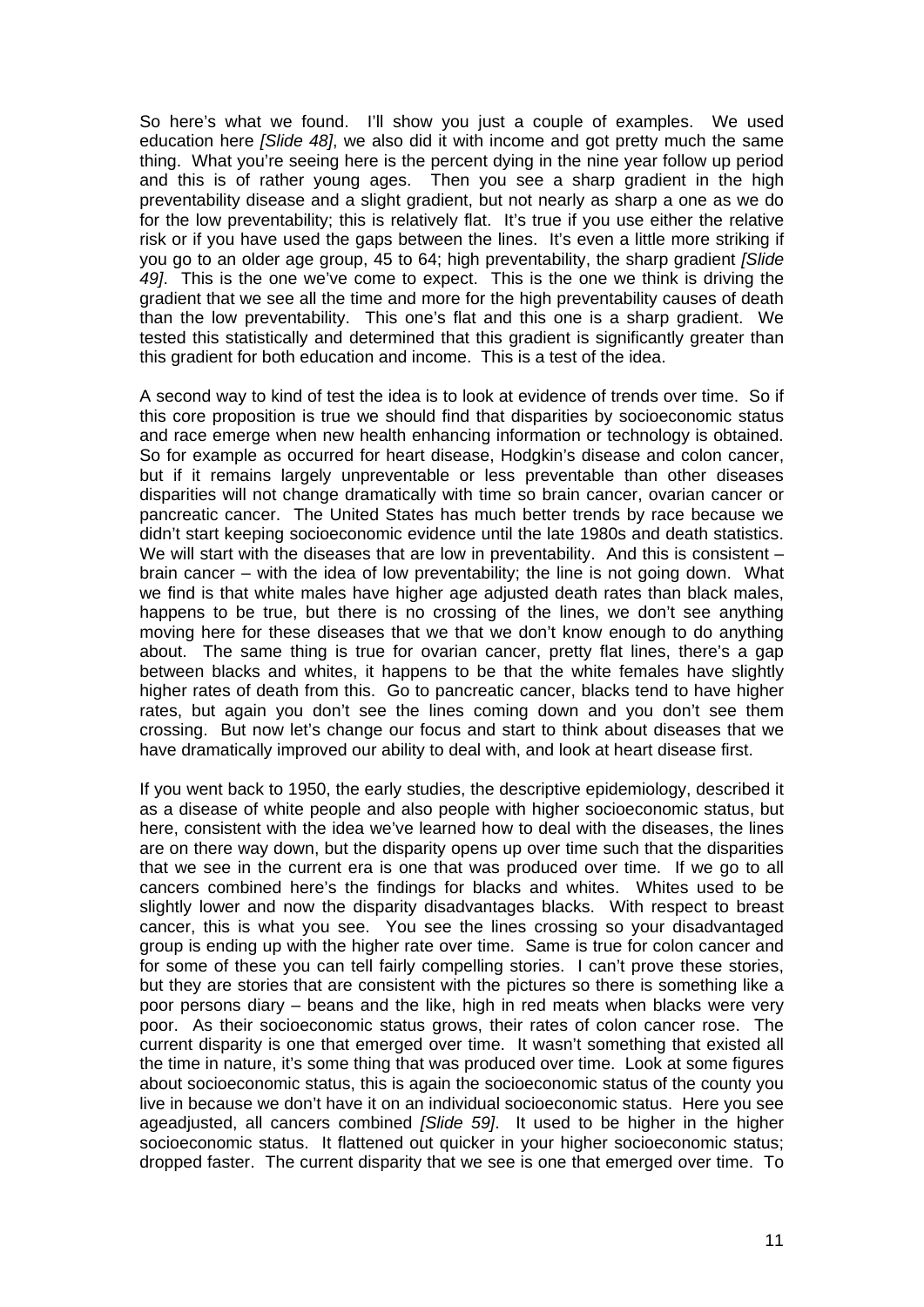take one specific cancer, colon cancer, you see the lines connecting *[Slide 60]* and the current disparity being one that was created over time.

Some people worry that, well, you're using only mortality data – does this happens with anything that doesn't have to do with mortality? Here's a story about high cholesterol, cholesterol above 240 *[Slide 61]*. If you go back to 1971, 1976 and 1980 what you see is that the people that are below the poverty level had lower cholesterols than people that are 200% above the poverty level or between 100 and 200% above the poverty level. It was also true in 76 and 80. There is this period of equality; you would have found no disparities in 1988 to 1994. By 2001 there is a disparity between lower socioeconomic status group having the highest rate of high cholesterol.

So when we examine race and socioeconomic status disparities and mortality by particular diseases we find dramatic evidence that such disparities are created over time. Groups with more resources and who face less discrimination benefit more greatly from our new found capacity and disparities emerge. This means that explanations that propose relatively unchanging causes of disparities like genes, relative deprivation, social participation can't be the main reasons for health disparities. So if you are thinking genes and you're thinking race and genes, I don't like doing that some people do, but if you had that thought and you came along and you took a slice of time, you jump into that slice of time, jump into 2000, you could develop an idea that maybe the difference between blacks and whites is due to some genetic problem. The trouble is where was the gene there and why wasn't it working there to produce the opposite effect? I had that trouble in looking at that picture and using that explanation. I already used a picture like this and imagine well the reason that the lower socioeconomic status people have higher rates of lung cancer is they look around and they see other people have more than they do and they sort of give up on life and it just doesn't matter if someone smokes a cigarette because they have more than I do. That kind of reasoning would be consistent with that picture, but is not really consistent with that picture unless you add in something else because it's still the same low socioeconomic status people looking around so it's hard to use constant explanations to explain these changing patterns over time.

I'll talk about three things quickly because I think it has slightly different... some of the implications for policy are obvious, but some are less so and maybe you'd like to hear what I think. First is, and this is the more obvious one, social policies that provide resources to the resource poor. The second one is population health policy that focuses on changing contextual factors that effect everyone in the context regardless of resources and the third one is to do something that I like to think about as population health policies that contextualise individual risk. I know some of you have thought a lot about these things but let me just say a little bit about them.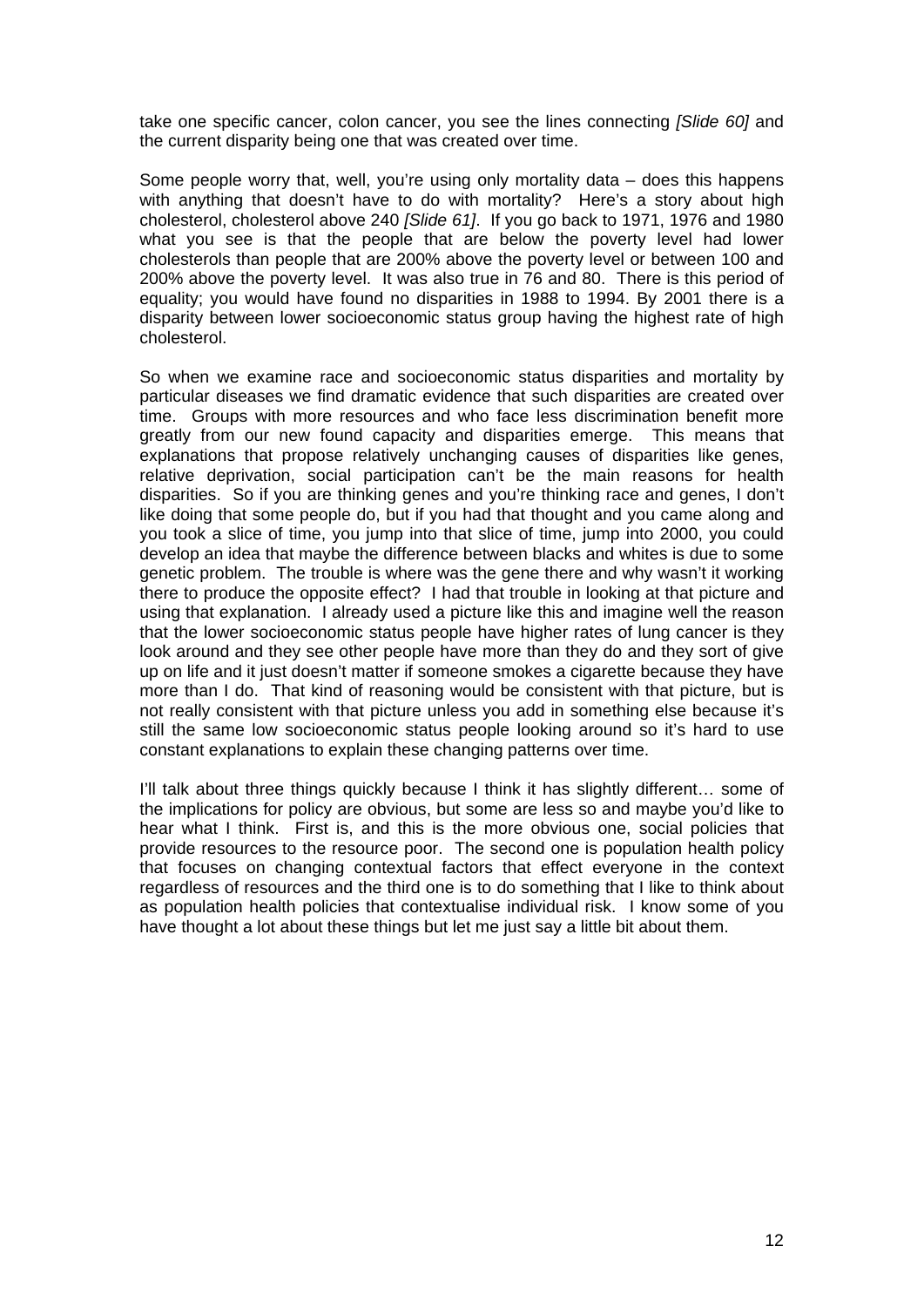Social policies that provide resources to resource poor, and I wish I was this powerful, but lets imagine that we lopped off the lower end, that is we gave more resources to low socioeconomic status people, we got rid of that line and then a gap would be lowered between the richest and the poorest in the country, the most educated and least educated if we were able to diminish the extent of social inequality. Now sometimes people look at that and say that you can't really do that, it's not going to work, it doesn't happen in society. Well, I like to think of that as we are always doing things like that with respect to policy in terms of taxation and the likes, it's just that they're not usually thought about as health policies but they are things that we can change and in the United States we have changed the by making them worse, I mean the gap between the rich and the poor is much larger than it use to be. So my thinking is that if we did things to make it worse, greater, we could also do things to make it narrower. It is in our power, it's whether we have the will to do it.

Sometimes when I give this talk, especially to people who are out in the street trying to address the health disparities, there is a tone in it that this is going to happen no matter what. The people with more resources, no matter what their health conditions are, they are going to use their resources to generate a health disparity. People in the top will make sure they get the best situation and there is something depressing about that if you're out there trying to do things that reduce the disparities. So the thing I like to think about is, in that regard, is that the slope of the disparity can either be worse or better and we can try to make it less bad… Our policies could to go forward and make it worse so that it's sharper, they could make it less and you know maybe ideally we could do something whereby we make it a little bit better for everybody, high socioeconomic status, whatever. That's one thing I like to think about: that that gradient, whatever it is, is a flexible gradient just like the resources are and things we do to try and minimise it can help. Just because we might not make it go away, doesn't mean that we shouldn't try to make it less steep than it is in the current era. So another that I think, and this is not a way of thinking of particularly congenial and where I come from in the country as a whole, in the United States, we are very individualistic in our reasoning and one of our major ways of trying to affect help is to get personal about it and personalise; put it all in the hands of the individual. The idea there is that when we do that, when we give all of the responsibility to the individual, those with more resources are more likely to be able to use those resources to get an advantage. But what if we could think, as we have in some cases, about more contextual types of intervention? If we are thinking about dental caries, you know, think about an intervention that affects everyone like fluoridation, whereas for one like flossing you have to have the time, the kids can't be screaming to do the flossing, you have to remember to do it, take responsibility to do it and so on, whereas fluoridation helps everybody regardless. And then airbags versus seatbelts: the seatbelts you have to hitch up, the airbags will help you no matter what. Or with respect to lead paint, cleaning up lead paint versus handing out leaflets to tell parents how to keep their children from ingesting the paint chips. The latter intervention, the parents with fewer kids, more time and more know how and so forth are more likely to protect their kids than poor people with tons of kids and have to go and work and don't have anybody to look after the kids and so on. And then meat inspection versus information to prepare and wash cutting boards in the United States we have to carefully wash our cutting boards, that's something we have to have time, the knowledge and so on to do, whereas if you inspect the meat for contaminants, you'll have protected everybody.